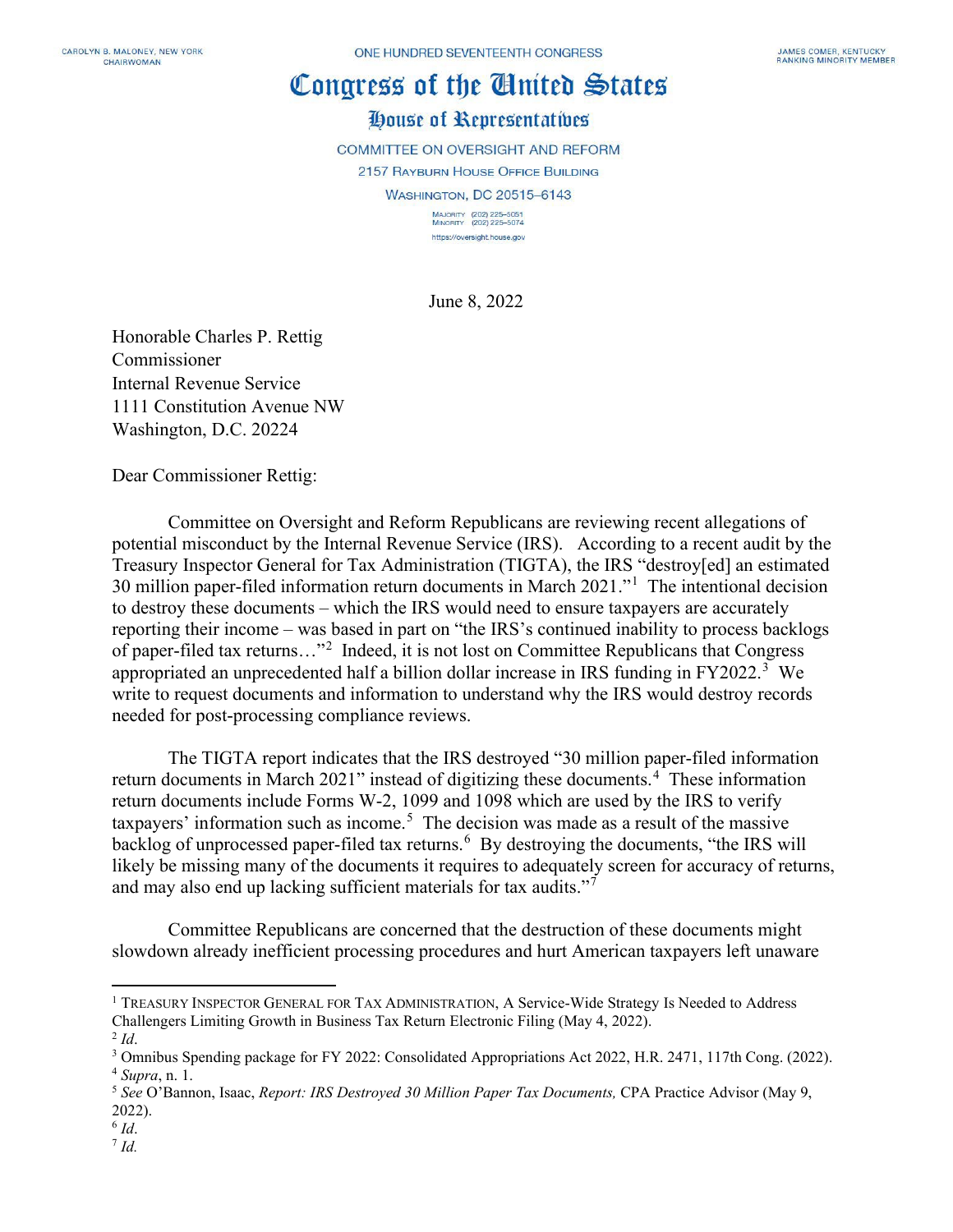Commissioner Rettig June 8, 2022 Page 2 of 3

that the IRS destroyed documents already entrusted into its care. Indeed, it appears that the IRS may now demand that taxpayers provide duplicate copies of information previously destroyed by the IRS. We are also troubled by TIGTA findings that efforts by the IRS to modernize paper filing processing has failed and are skeptical that the IRS will follow through with TIGTA recommendations to alleviate these problems, particularly as "IRS management did not take sufficient actions to address recommendations included in [TIGTA's] prior review."<sup>[8](#page-1-0)</sup>

To assist Republicans on the Committee on Oversight and Reform in investigating the circumstances surrounding the mass destruction of paper-filed information return documents and progress in addressing TIGTA recommendations, please provide the following documents and information, covering the time period January 20, 2021 to the present, no later than June 22, 2022:

- 1. All documents and communications referring or relating to the decision to destroy the 30-million paper filed information return documents referenced above;
- 2. All documents and communications between the IRS and any other entity, including third parties outside the federal government and other federal government entities, regarding the decision to destroy the 30-million paper filed information return documents referenced above;
- 3. All legal authority relied upon by the IRS to support its decision to destroy the 30 million paper filed information return documents referenced above;
- 4. All documents and communications referring or relating to the IRS' plan to implement the new TIGTA recommendations.

Thank you for your consideration of this important issue. To make arrangements to deliver documents or ask any related follow-up questions, please contact the Committee on Oversight and Reform Republican staff at (202) 225-5074. The Committee on Oversight and Reform is the principal oversight committee of the U.S. House of Representatives and has broad authority to investigate "any matter" at "any time" under House Rule X. Thank you in advance for your cooperation with this inquiry.

Sincerely,

 $\mathcal{M}_{dec}$ 

Nancy Mac Ranking Member Ranking Member Subcommittee on Civil Rights and Civil Liberties Committee on Oversight and Reform

<span id="page-1-0"></span><sup>8</sup> *Supra,* n.1.